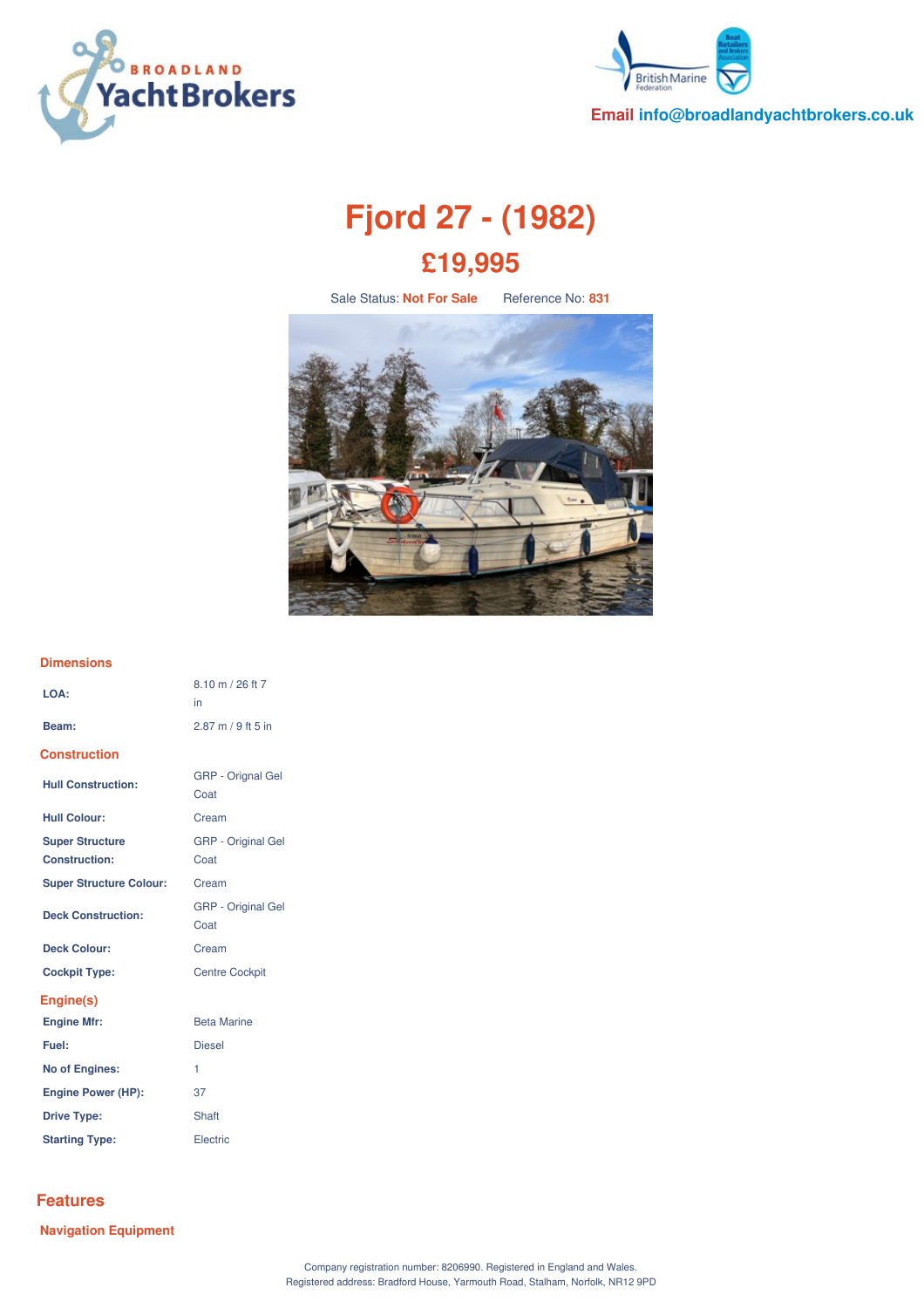



**Email info@broadlandyachtbrokers.co.uk**

Navigation Lights Speed Instrument - Rev Counter

#### **Electrical Equipment** Battery

Water Heater - Calorifier & Immersion Hot Cold Water System Heating - Wallas Holding Tank CD Player - with radio

**General Equipment** Anchor - Mudweight Covers - Cockpit Canopy New 2020

**Galley** Oven - Flavel oven with two burner hob and grill Fridge - Waeco (under helmsman seat) Sink Drainer

**Accommodation**

Cabins - 2 Berths - 4 Toilet - Manual Head Shower

# **Accommodation Layout Description**

Aft master cabin with double 4ft berth, good storage and washbasin. Dinette berth in forward open plan cabin.